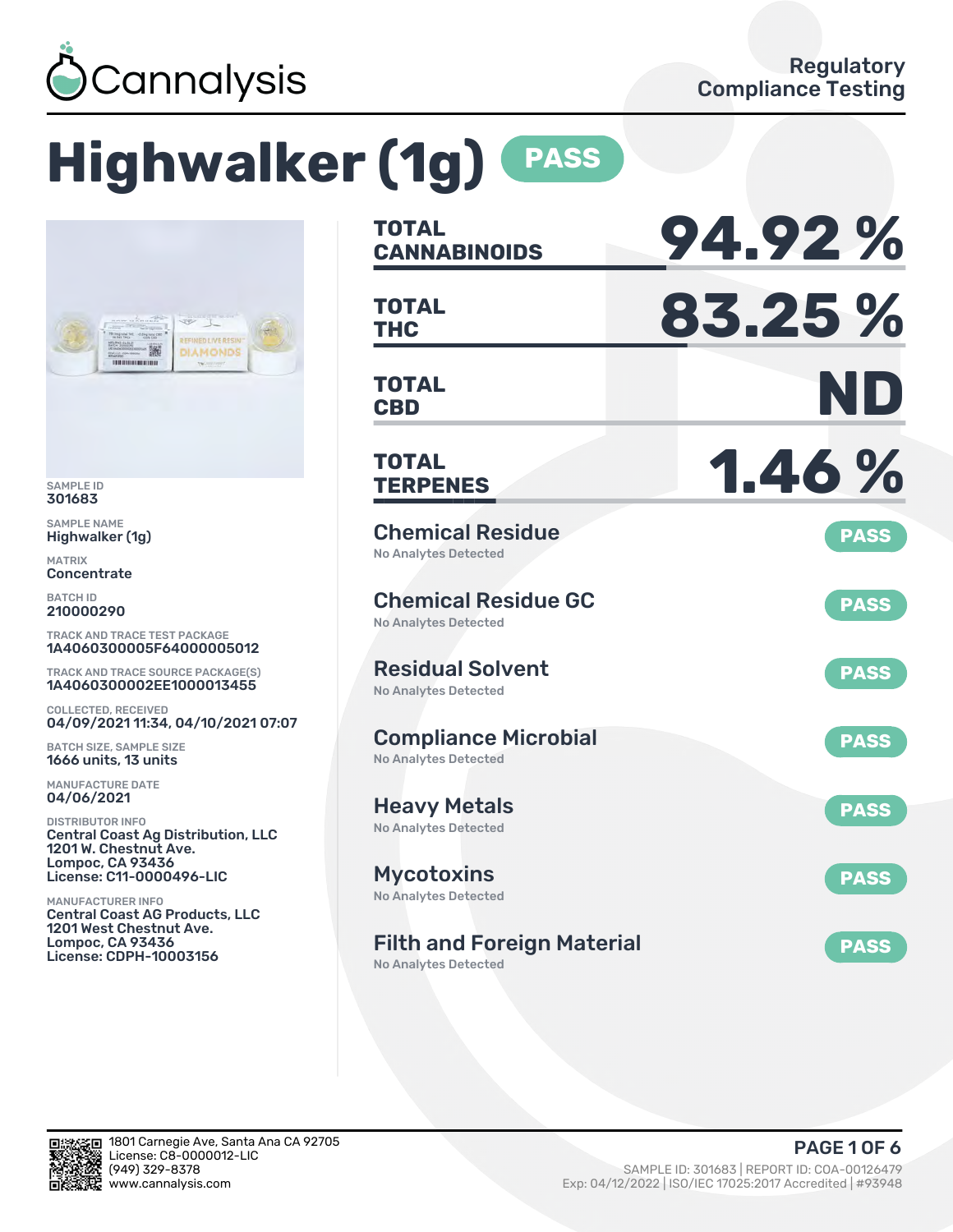

## CANNABINOID ANALYSIS

Total THC,CBD value(s) have been decarboxylated.

| TOTAL THC:          | 832.5 mg/g (83.25 %), 832.5 mg per package |
|---------------------|--------------------------------------------|
| TOTAL CBD:          | ND.                                        |
| TOTAL CANNABINOIDS: | 949.2 mg/g (94.92 %)                       |

UNIT OF MEASUREMENT: Milligrams per Gram(mg/g)

| <b>ANALYTE</b>         | <b>RESULT</b>        | LOD    | <b>LLOO</b> | <b>ANALYTE</b>   | <b>RESULT</b> | <b>LOD</b> | <b>LLOO</b> |
|------------------------|----------------------|--------|-------------|------------------|---------------|------------|-------------|
| THCa                   | 949.2 mg/g (94.92 %) | 0.2000 | 0.4000      | CBD <sub>v</sub> | <b>ND</b>     | 0.2000     | 0.4000      |
| D9THC                  | <b>ND</b>            | 0.2000 | 0.4000      | CBGa             | <b>ND</b>     | 0.2000     | 0.4000      |
| D8THC                  | <b>ND</b>            | 0.2000 | 0.4000      | <b>CBG</b>       | <b>ND</b>     | 0.2000     | 0.4000      |
| <b>THC<sub>v</sub></b> | <b>ND</b>            | 0.2000 | 0.4000      | <b>CBN</b>       | <b>ND</b>     | 0.2000     | 0.4000      |
| CBDa                   | <b>ND</b>            | 0.2000 | 0.4000      | CBC              | <b>ND</b>     | 0.2000     | 0.4000      |
| CBD                    | <b>ND</b>            | 0.2000 | 0.4000      |                  |               |            |             |
|                        |                      |        |             |                  |               |            |             |

#### ADDITIONAL INFORMATION

| Method:              | SOP-TECH-001 | Sample Prepped: 04/10/2021 10:34 |                                   | Sample Approved: 04/12/2021 18:52  |  |
|----------------------|--------------|----------------------------------|-----------------------------------|------------------------------------|--|
| Instrument: UPLC-DAD |              |                                  | Sample Analyzed: 04/10/2021 11:36 | Prep-Analytical Batch: 28380-22663 |  |



## TERPENE ANALYSIS

| <b>TOTAL TERPENES:</b>      |                                                | 14.69 mg/g (1.469 %)      |   |
|-----------------------------|------------------------------------------------|---------------------------|---|
| <b>UNIT OF MEASUREMENT:</b> |                                                | Milligrams per Gram(mg/g) |   |
| <b>ANALYTE</b>              | <b>RESULT</b>                                  | <b>LOD</b>                | L |
| 3-Carene                    | <b>ND</b>                                      | 1.000                     | 2 |
| Alpha cedrene               | ND.                                            | 1.000                     | 2 |
| Alpha pinene                | <lloo< td=""><td>0.1000</td><td>1</td></lloo<> | 0.1000                    | 1 |
| Alpha terpineol             | ND                                             | 0.3260                    | C |
| Beta myrcene                | 10.92 mg/g (1.092 %)                           | 0.5000                    | 1 |
| Borneol                     | <b>ND</b>                                      | 1.000                     | 2 |
| Camphor                     | <b>ND</b>                                      | 0.1000                    | C |
| Cedrol                      | ND                                             | 0.5000                    | 1 |
| Cis nerolidol               | ND.                                            | 2.500                     | 5 |
| Fenchol                     | <lloo< td=""><td>0.5000</td><td>1</td></lloo<> | 0.5000                    | 1 |
| Gamma terpinene             | <b>ND</b>                                      | 0.1000                    | C |
| Geranyl acetate             | ND                                             | 0.1000                    | C |
| Isoborneol                  | ND.                                            | 0.5000                    | 1 |
| Limonene                    | <lloo< td=""><td>0.5000</td><td>2</td></lloo<> | 0.5000                    | 2 |
| Menthol                     | ND                                             | 1.000                     | 2 |

| ANALYTE                 | <b>RESULT</b>                                                                                                             | LOD    | LLOQ   | ANALYTE             | <b>RESULT</b>                                       | <b>LOD</b> | <b>LLOQ</b> |
|-------------------------|---------------------------------------------------------------------------------------------------------------------------|--------|--------|---------------------|-----------------------------------------------------|------------|-------------|
| 3-Carene                | ND                                                                                                                        | 1.000  | 2.500  | Alpha bisabolol     | ND                                                  | 0.1000     | 0.5000      |
| Alpha cedrene           | <b>ND</b>                                                                                                                 | 1.000  | 2.500  | Alpha humulene      | <lloq< td=""><td>0.5000</td><td>1.000</td></lloq<>  | 0.5000     | 1.000       |
| Alpha pinene            | <ll0q< td=""><td>0.1000</td><td>1.000</td><td>Alpha terpinene</td><td><b>ND</b></td><td>0.5000</td><td>1.000</td></ll0q<> | 0.1000 | 1.000  | Alpha terpinene     | <b>ND</b>                                           | 0.5000     | 1.000       |
| Alpha terpineol         | <b>ND</b>                                                                                                                 | 0.3260 | 0.6520 | Beta caryophyllene  | 1.063 mg/g $(0.1063\%)$                             | 0.5000     | 1.000       |
| Beta myrcene            | 10.92 mg/g (1.092 %)                                                                                                      | 0.5000 | 1.000  | Beta pinene         | <b>ND</b>                                           | 0.6070     | 1.214       |
| Borneol                 | <b>ND</b>                                                                                                                 | 1.000  | 2.500  | Camphene            | <b>ND</b>                                           | 0.5000     | 1.000       |
| Camphor                 | <b>ND</b>                                                                                                                 | 0.1000 | 0.5000 | Caryophyllene oxide | <b>ND</b>                                           | 0.5000     | 2.500       |
| Cedrol                  | <b>ND</b>                                                                                                                 | 0.5000 | 1.000  | Cis geraniol        | <b>ND</b>                                           | 1.000      | 2.500       |
| Cis nerolidol           | <b>ND</b>                                                                                                                 | 2.500  | 5.000  | Eucalyptol          | <ll0q< td=""><td>0.1000</td><td>0.5000</td></ll0q<> | 0.1000     | 0.5000      |
| Fenchol                 | <ll0q< td=""><td>0.5000</td><td>1.000</td><td>Fenchone</td><td><b>ND</b></td><td>0.1000</td><td>0.5000</td></ll0q<>       | 0.5000 | 1.000  | Fenchone            | <b>ND</b>                                           | 0.1000     | 0.5000      |
| Gamma terpinene         | <b>ND</b>                                                                                                                 | 0.1000 | 0.5000 | Gamma terpineol     | <b>ND</b>                                           | 0.2090     | 0.5230      |
| Geranyl acetate         | ND.                                                                                                                       | 0.1000 | 0.5000 | Guaiol              | <b>ND</b>                                           | 2.500      | 5.000       |
| Isoborneol              | ND                                                                                                                        | 0.5000 | 1.000  | Isopulegol          | <b>ND</b>                                           | 2.500      | 5.000       |
| Limonene                | <lloq< td=""><td>0.5000</td><td>2.500</td><td>Linalool</td><td><b>ND</b></td><td>0.5000</td><td>1.000</td></lloq<>        | 0.5000 | 2.500  | Linalool            | <b>ND</b>                                           | 0.5000     | 1.000       |
| Menthol                 | <b>ND</b>                                                                                                                 | 1.000  | 2.500  | Ocimene 1           | <b>ND</b>                                           | 0.1550     | 0.3100      |
| Ocimene 2               | <lloq< td=""><td>0.3450</td><td>1.725</td><td>P-cymene</td><td><b>ND</b></td><td>0.5230</td><td>1.045</td></lloq<>        | 0.3450 | 1.725  | P-cymene            | <b>ND</b>                                           | 0.5230     | 1.045       |
| P-mentha-1,5-diene ND   |                                                                                                                           | 0.5000 | 1.000  | Pulegone            | <b>ND</b>                                           | 0.1000     | 0.5000      |
| Sabinene                | <b>ND</b>                                                                                                                 | 0.5000 | 1.000  | Terpinolene         | 2.707 mg/g $(0.2707%)$                              | 0.1000     | 0.5000      |
| Trans beta farnesene ND |                                                                                                                           | 2.500  | 5.000  | Trans geraniol      | <b>ND</b>                                           | 0.5000     | 2.500       |
| Trans nerolidol         | <b>ND</b>                                                                                                                 | 0.5000 | 2.500  | Valencene           | <b>ND</b>                                           | 0.5000     | 1.000       |
|                         |                                                                                                                           |        |        |                     |                                                     |            |             |



PAGE 2 OF 6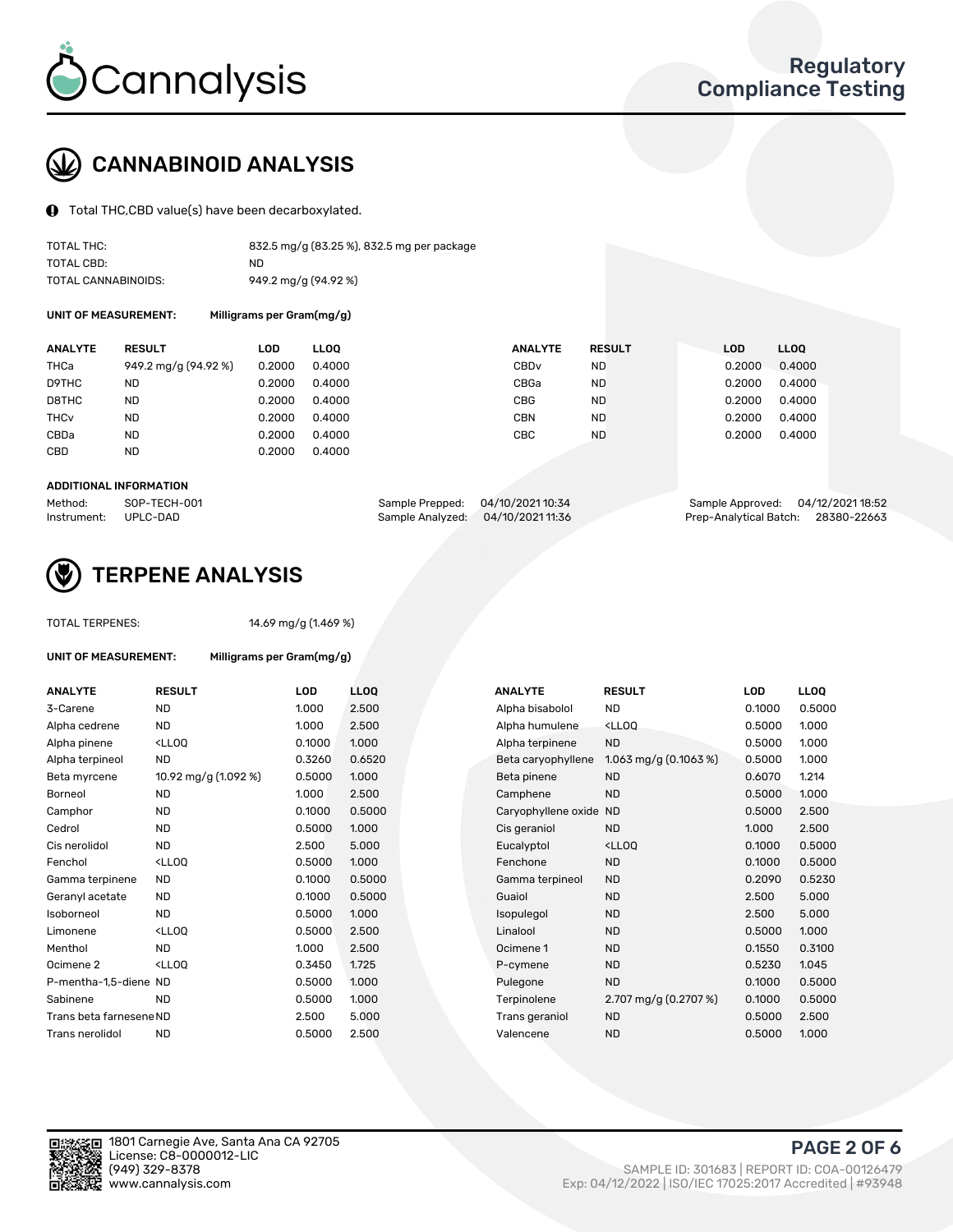

## Regulatory Compliance Testing

#### ADDITIONAL INFORMATION

Method: SOP-TECH-027 Sample Prepped: 04/10/2021 14:19 Sample Approved: 04/12/2021 18:20 Prep-Analytical Batch: 28391-22670



CHEMICAL RESIDUE ANALYSIS PASS

UNIT OF MEASUREMENT: Micrograms per Gram(ug/g)

| <b>ANALYTE</b>    | <b>RESULT</b> | LOD    | LL <sub>OO</sub> | <b>ACTION LEVEL</b> |      | <b>ANALYTE</b>      | <b>RESULT</b> | <b>LOD</b> | <b>LLOQ</b> | <b>ACTION LEVEL</b> |      |
|-------------------|---------------|--------|------------------|---------------------|------|---------------------|---------------|------------|-------------|---------------------|------|
| Abamectin         | <b>ND</b>     | 0.0200 | 0.0400           | 0.1000              | Pass | Acephate            | <b>ND</b>     | 0.0200     | 0.0400      | 0.1000              | Pass |
| Acequinocyl       | <b>ND</b>     | 0.0200 | 0.0400           | 0.1000              | Pass | Acetamiprid         | <b>ND</b>     | 0.0200     | 0.0400      | 0.1000              | Pass |
| Aldicarb          | <b>ND</b>     | 0.0200 | 0.0400           | 0.0                 | Pass | Azoxystrobin        | <b>ND</b>     | 0.0200     | 0.0400      | 0.1000              | Pass |
| Bifenazate        | <b>ND</b>     | 0.0200 | 0.0400           | 0.1000              | Pass | <b>Bifenthrin</b>   | <b>ND</b>     | 0.0200     | 0.0400      | 3.000               | Pass |
| <b>Boscalid</b>   | <b>ND</b>     | 0.0200 | 0.0400           | 0.1000              | Pass | Carbaryl            | <b>ND</b>     | 0.0200     | 0.0400      | 0.5000              | Pass |
| Carbofuran        | <b>ND</b>     | 0.0200 | 0.0400           | 0.0                 | Pass | Chlorantraniliprole | <b>ND</b>     | 0.0200     | 0.0400      | 10.00               | Pass |
| Clofentezine      | <b>ND</b>     | 0.0200 | 0.0400           | 0.1000              | Pass | Coumaphos           | <b>ND</b>     | 0.0200     | 0.0400      | 0.0                 | Pass |
| Cyfluthrin        | <b>ND</b>     | 0.4000 | 1.000            | 2.000               | Pass | Cypermethrin        | <b>ND</b>     | 0.4000     | 1.000       | 1.000               | Pass |
| Daminozide        | <b>ND</b>     | 0.0200 | 0.0400           | 0.0                 | Pass | Diazinon            | <b>ND</b>     | 0.0200     | 0.0400      | 0.1000              | Pass |
| <b>Dichlorvos</b> | <b>ND</b>     | 0.0200 | 0.0400           | 0.0                 | Pass | Dimethoate          | <b>ND</b>     | 0.0200     | 0.0400      | 0.0                 | Pass |
| Dimethomorph      | <b>ND</b>     | 0.0200 | 0.0400           | 2.000               | Pass | Ethoprophos         | <b>ND</b>     | 0.0200     | 0.0400      | 0.0                 | Pass |
| Etofenprox        | <b>ND</b>     | 0.0200 | 0.0400           | 0.0                 | Pass | Etoxazole           | <b>ND</b>     | 0.0200     | 0.0400      | 0.1000              | Pass |
| Fenhexamid        | <b>ND</b>     | 0.0200 | 0.0400           | 0.1000              | Pass | Fenoxycarb          | <b>ND</b>     | 0.0200     | 0.0400      | 0.0                 | Pass |
| Fenpyroximate     | <b>ND</b>     | 0.0200 | 0.0400           | 0.1000              | Pass | Fipronil            | <b>ND</b>     | 0.0400     | 0.1000      | 0.0                 | Pass |
| Flonicamid        | <b>ND</b>     | 0.0200 | 0.0400           | 0.1000              | Pass | Fludioxonil         | <b>ND</b>     | 0.0200     | 0.0400      | 0.1000              | Pass |
| Hexythiazox       | <b>ND</b>     | 0.0200 | 0.0400           | 0.1000              | Pass | Imazalil            | <b>ND</b>     | 0.0200     | 0.0400      | 0.0                 | Pass |
| Imidacloprid      | <b>ND</b>     | 0.0200 | 0.0400           | 5.000               | Pass | Kresoxim methyl     | <b>ND</b>     | 0.0200     | 0.0400      | 0.1000              | Pass |
| Malathion         | <b>ND</b>     | 0.0200 | 0.0400           | 0.5000              | Pass | Metalaxyl           | <b>ND</b>     | 0.0200     | 0.0400      | 2.000               | Pass |
| Methiocarb        | <b>ND</b>     | 0.0200 | 0.0400           | 0.0                 | Pass | Methomyl            | <b>ND</b>     | 0.0200     | 0.0400      | 1.000               | Pass |
| Mevinphos         | <b>ND</b>     | 0.0200 | 0.0400           | 0.0                 | Pass | Myclobutanil        | <b>ND</b>     | 0.0200     | 0.0400      | 0.1000              | Pass |
| Naled             | <b>ND</b>     | 0.0200 | 0.0400           | 0.1000              | Pass | Oxamyl              | <b>ND</b>     | 0.0200     | 0.0400      | 0.5000              | Pass |
| Paclobutrazol     | <b>ND</b>     | 0.0200 | 0.0400           | 0.0                 | Pass | Permethrins         | <b>ND</b>     | 0.0400     | 0.1000      | 0.5000              | Pass |
| Phosmet           | <b>ND</b>     | 0.0200 | 0.0400           | 0.1000              | Pass | Piperonyl butoxide  | <b>ND</b>     | 0.0200     | 0.0400      | 3.000               | Pass |
| Prallethrin       | <b>ND</b>     | 0.0200 | 0.0400           | 0.1000              | Pass | Propiconazole       | <b>ND</b>     | 0.0200     | 0.0400      | 0.1000              | Pass |
| Propoxur          | <b>ND</b>     | 0.0200 | 0.0400           | 0.0                 | Pass | Pyrethrins          | <b>ND</b>     | 0.0200     | 0.0400      | 0.5000              | Pass |
| Pyridaben         | <b>ND</b>     | 0.0200 | 0.0400           | 0.1000              | Pass | Spinetoram          | <b>ND</b>     | 0.0200     | 0.0400      | 0.1000              | Pass |
| Spinosad          | <b>ND</b>     | 0.0300 | 0.0700           | 0.1000              | Pass | Spiromesifen        | <b>ND</b>     | 0.0200     | 0.0400      | 0.1000              | Pass |
| Spirotetramat     | <b>ND</b>     | 0.0200 | 0.0400           | 0.1000              | Pass | Spiroxamine         | <b>ND</b>     | 0.0200     | 0.0400      | 0.0                 | Pass |
| Tebuconazole      | <b>ND</b>     | 0.0200 | 0.0400           | 0.1000              | Pass | Thiacloprid         | <b>ND</b>     | 0.0200     | 0.0400      | 0.0                 | Pass |
| Thiamethoxam      | <b>ND</b>     | 0.0200 | 0.0400           | 5.000               | Pass | Trifloxystrobin     | <b>ND</b>     | 0.0200     | 0.0400      | 0.1000              | Pass |

### ADDITIONAL INFORMATION

Method: SOP-TECH-002 Sample Prepped: 04/10/2021 12:27 Sample Approved: 04/12/2021 13:14<br>Instrument: LC-MS/MS Sample Analyzed: 04/10/2021 12:27 Prep-Analytical Batch: 28378-22666 Prep-Analytical Batch: 28378-22666

PAGE 3 OF 6

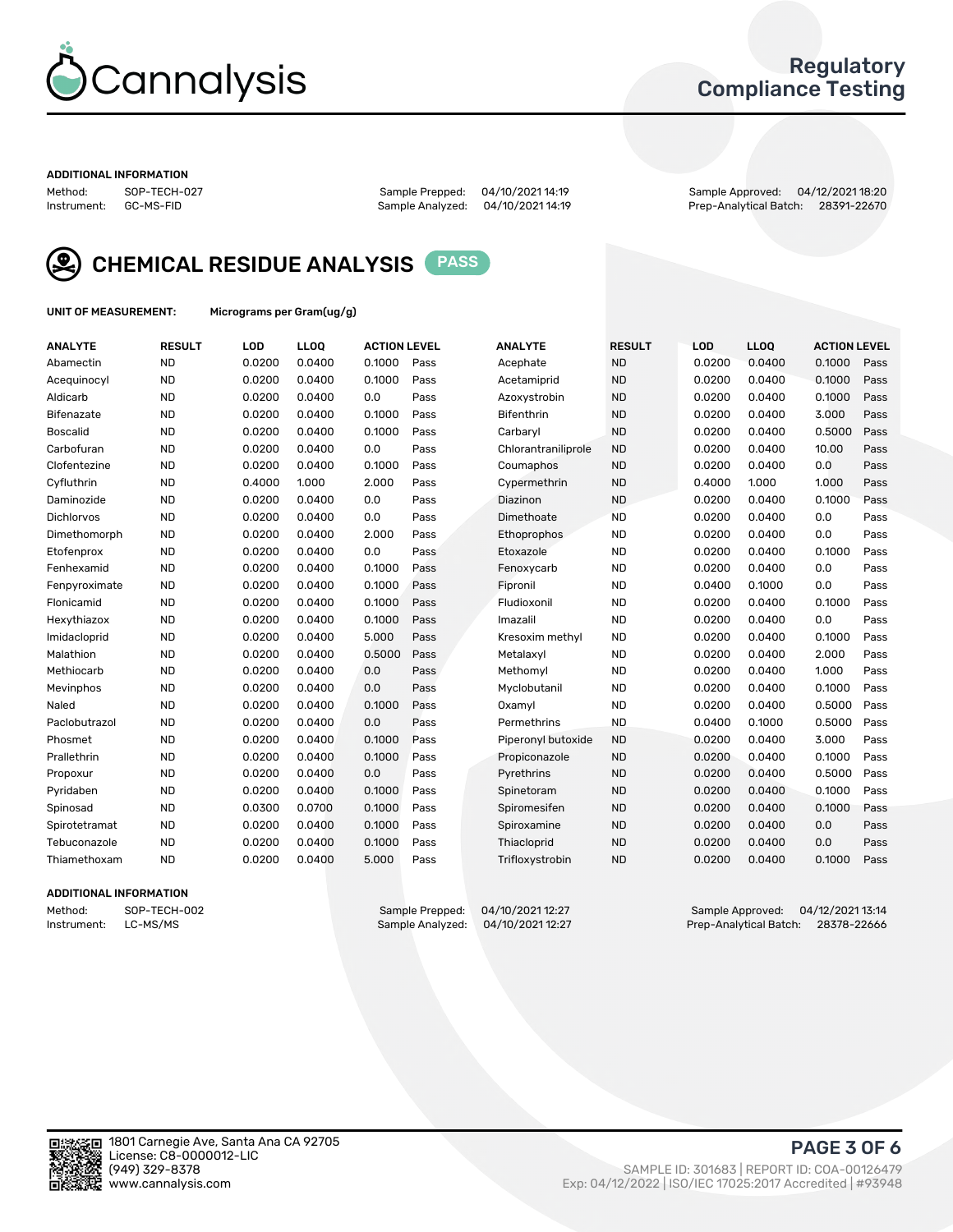

## CHEMICAL RESIDUE GC ANALYSIS PASS

| UNIT OF MEASUREMENT: | Microgran |
|----------------------|-----------|
|                      |           |

ns per Gram(ug/g)

| <b>RESULT</b> | LOD                                                       | <b>LLOO</b> |        |      | <b>ANALYTE</b>                                             | <b>RESULT</b>                        | LOD    | <b>LLOO</b> | <b>ACTION LEVEL</b>                        |                  |
|---------------|-----------------------------------------------------------|-------------|--------|------|------------------------------------------------------------|--------------------------------------|--------|-------------|--------------------------------------------|------------------|
| ND            | 0.1000                                                    | 0.2000      | 0.7000 | Pass | Chlordane                                                  | <b>ND</b>                            | 0.0109 | 0.0136      | 0.0                                        | Pass             |
| <b>ND</b>     | 0.0400                                                    | 0.1000      | 0.0    | Pass | <b>PCNB</b>                                                | <b>ND</b>                            | 0.0200 | 0.0400      | 0.1000                                     | Pass             |
| <b>ND</b>     | 0.0800                                                    | 0.1000      | 0.0    | Pass | Chlorpyrifos                                               | <b>ND</b>                            | 0.0800 | 0.1000      | 0.0                                        | Pass             |
|               |                                                           |             |        |      |                                                            |                                      |        |             |                                            |                  |
|               |                                                           |             |        |      |                                                            |                                      |        |             |                                            |                  |
|               |                                                           |             |        |      |                                                            |                                      |        |             |                                            |                  |
|               |                                                           |             |        |      |                                                            |                                      |        |             | 28379-22667                                |                  |
|               | <b>ADDITIONAL INFORMATION</b><br>SOP-TECH-010<br>GC-MS/MS |             |        |      | <b>ACTION LEVEL</b><br>Sample Prepped:<br>Sample Analyzed: | 04/10/2021 12:26<br>04/10/2021 12:28 |        |             | Sample Approved:<br>Prep-Analytical Batch: | 04/12/2021 13:34 |

## RESIDUAL SOLVENT ANALYSIS PASS

UNIT OF MEASUREMENT: Micrograms per Gram(ug/g)

| <b>ANALYTE</b>       | <b>RESULT</b> | LOD    | <b>LLOO</b> | <b>ACTION LEVEL</b> |      | <b>ANALYTE</b>           | <b>RESULT</b> | <b>LOD</b> | LLOO  | <b>ACTION LEVEL</b> |      |
|----------------------|---------------|--------|-------------|---------------------|------|--------------------------|---------------|------------|-------|---------------------|------|
| Acetone              | <b>ND</b>     | 5.000  | 250.0       | 5000                | Pass | Acetonitrile             | <b>ND</b>     | 5.000      | 50.00 | 410.0               | Pass |
| Benzene              | <b>ND</b>     | 0.5000 | 1.000       | 1.000               | Pass | <b>Butane</b>            | <b>ND</b>     | 76.80      | 96.00 | 5000                | Pass |
| Chloroform           | <b>ND</b>     | 0.5000 | 1.000       | 1.000               | Pass | Ethanol                  | <b>ND</b>     | 10.00      | 50.00 | 5000                | Pass |
| <b>Ethyl Acetate</b> | <b>ND</b>     | 5.000  | 50.00       | 5000                | Pass | <b>Ethyl Ether</b>       | <b>ND</b>     | 25.00      | 50.00 | 5000                | Pass |
| Ethylene oxide       | <b>ND</b>     | 0.5000 | 1.000       | 1.000               | Pass | Heptane                  | <b>ND</b>     | 1.000      | 5.000 | 5000                | Pass |
| Hexane               | <b>ND</b>     | 0.5000 | 5.000       | 290.0               | Pass | <b>Isopropyl Alcohol</b> | <b>ND</b>     | 5.000      | 50.00 | 5000                | Pass |
| Methanol             | <b>ND</b>     | 10.00  | 50.00       | 3000                | Pass | Methylene chloride       | <b>ND</b>     | 0.5000     | 1.000 | 1.000               | Pass |
| Pentane              | <b>ND</b>     | 1.000  | 50.00       | 5000                | Pass | Propane                  | <b>ND</b>     | 16.00      | 20.00 | 5000                | Pass |
| Toluene              | <b>ND</b>     | 0.5000 | 1.000       | 890.0               | Pass | Xvlenes                  | <b>ND</b>     | 6.000      | 100.0 | 2170                | Pass |
| Trichloroethylene    | <b>ND</b>     | 0.2500 | 1.000       | 1.000               | Pass | 1.2-Dichloroethane       | <b>ND</b>     | 0.5000     | 1.000 | 1.000               | Pass |

#### ADDITIONAL INFORMATION

Method: SOP-TECH-021 Sample Prepped: 04/10/2021 11:43 Sample Approved: 04/12/2021 15:58<br>Sample Analyzed: 04/10/2021 11:43 Prep-Analytical Batch: 28381-22664 Prep-Analytical Batch: 28381-22664



UNIT OF MEASUREMENT: Cycle Threshold (Ct)

| <b>ANALYTE</b>                | <b>RESULT</b>            | LOD   | <b>LLOO</b> | <b>ACTION LEVEL</b> |                 | <b>ANALYTE</b>   | <b>RESULT</b> | LOD   | <b>LLOO</b>      |                     | <b>ACTION LEVEL</b> |
|-------------------------------|--------------------------|-------|-------------|---------------------|-----------------|------------------|---------------|-------|------------------|---------------------|---------------------|
| A.fumigatus                   | ND                       | 33.00 | 0.0         | 0.0                 | Pass            | A. flavus        | <b>ND</b>     | 33.00 | 0.0              | 0.0                 | Pass                |
| A. niger                      | <b>ND</b>                | 33.00 | 0.0         | 0.0                 | Pass            | A. terreus       | <b>ND</b>     | 33.00 | 0.0              | 0.0                 | Pass                |
| <b>STEC</b>                   | <b>ND</b>                | 33.00 | 0.0         | 0.0                 | Pass            | Salmonella spp   | <b>ND</b>     | 33.00 | 0.0              | 0.0                 | Pass                |
| <b>ADDITIONAL INFORMATION</b> |                          |       |             |                     |                 |                  |               |       |                  |                     |                     |
| $Mo + ho$ d.                  | COD TEAH AN COD TEAH AND |       |             |                     | Comple Droppedi | 0.4/12/202104.04 |               |       | Comple Approved. | $0.4/10/0024$ 10.55 |                     |

Method: SOP-TECH-016, SOP-TECH-022 Instrument: qPCR Sample Analyzed: 04/12/2021 06:11 Prep-Analytical Batch: 28395-22677

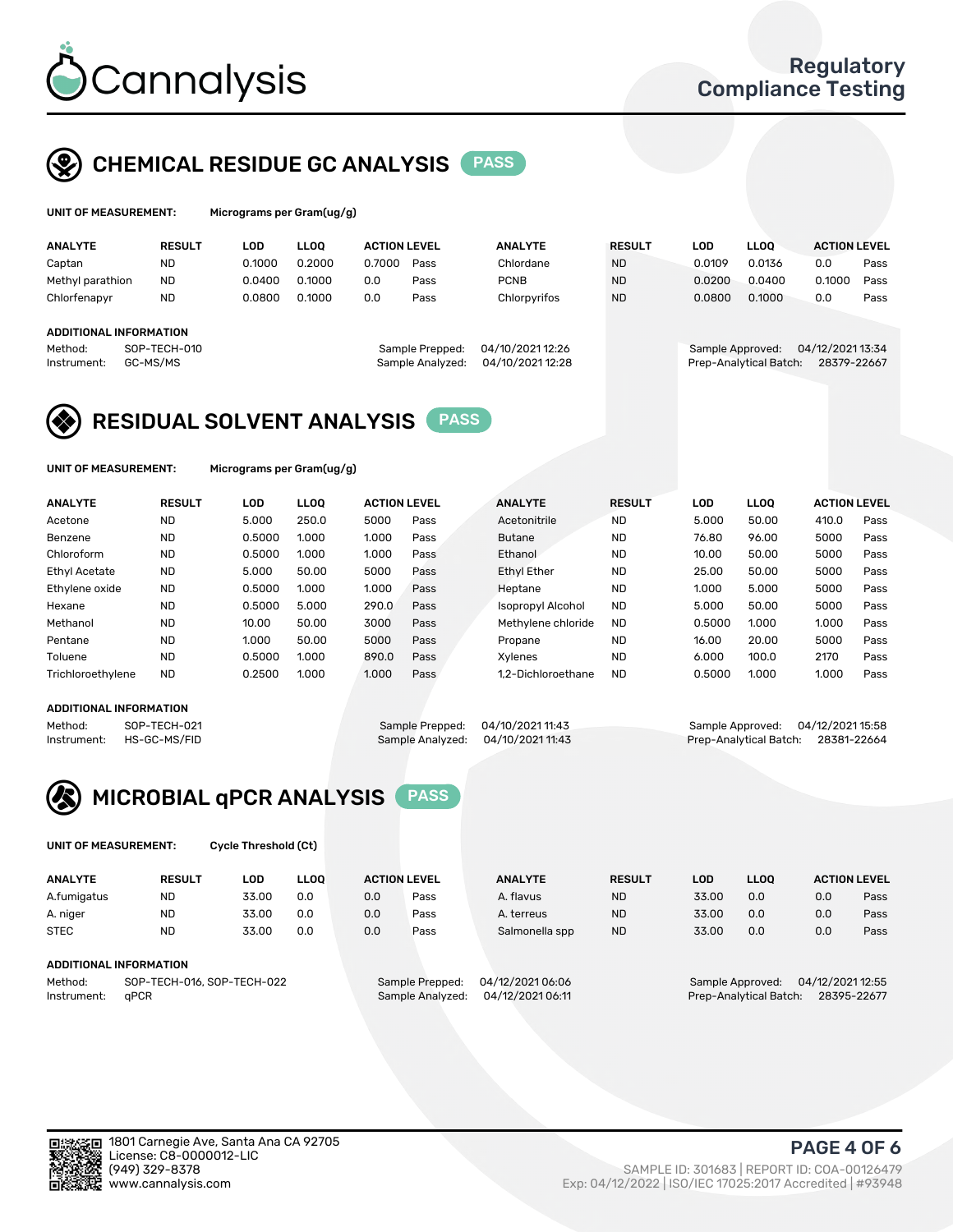



| UNIT OF MEASUREMENT: | Micrograms per Gram(ug/g) |
|----------------------|---------------------------|
|                      |                           |

| <b>ANALYTE</b>         | <b>RESULT</b> | ∟OD    | <b>LLOO</b> | <b>ACTION LEVEL</b> | <b>ANALYTE</b>   | <b>RESULT</b> | LOD              | LLOQ                   | <b>ACTION LEVEL</b> |      |
|------------------------|---------------|--------|-------------|---------------------|------------------|---------------|------------------|------------------------|---------------------|------|
| Arsenic                | <b>ND</b>     | 0.0200 | 0.0500      | 0.2000<br>Pass      | Cadmium          | <b>ND</b>     | 0.0050           | 0.0500                 | 0.2000              | Pass |
| Lead                   | <b>ND</b>     | 0.0100 | 0.0500      | 0.5000<br>Pass      | Mercury          | <b>ND</b>     | 0.0030           | 0.0500                 | 0.1000              | Pass |
|                        |               |        |             |                     |                  |               |                  |                        |                     |      |
| ADDITIONAL INFORMATION |               |        |             |                     |                  |               |                  |                        |                     |      |
| Method:                | SOP-TECH-013  |        |             | Sample Prepped:     | 04/12/2021 07:54 |               | Sample Approved: |                        | 04/12/2021 17:22    |      |
| Instrument:            | ICP-MS        |        |             | Sample Analyzed:    | 04/12/2021 08:58 |               |                  | Prep-Analytical Batch: | 28390-22682         |      |
|                        |               |        |             |                     |                  |               |                  |                        |                     |      |



| UNIT OF MEASUREMENT: |  |
|----------------------|--|
|----------------------|--|

Micrograms per Kilogram(ug/kg)

| <b>ANALYTE</b>          | <b>RESULT</b> | LOD   | <b>LLOO</b> | <b>ACTION LEVEL</b> |      | <b>ANALYTE</b> | <b>RESULT</b> | LOD   | <b>LLOO</b> | <b>ACTION LEVEL</b> |      |
|-------------------------|---------------|-------|-------------|---------------------|------|----------------|---------------|-------|-------------|---------------------|------|
| Aflatoxin B1            | <b>ND</b>     | 1.000 | 2.000       |                     | N/A  | Aflatoxin B2   | <b>ND</b>     | 2.000 | 5.000       |                     | N/A  |
| Aflatoxin G1            | <b>ND</b>     | 2.000 | 5.000       |                     | N/A  | Aflatoxin G2   | <b>ND</b>     | 2.000 | 5.000       |                     | N/A  |
| <b>Total Aflatoxins</b> | <b>ND</b>     | 10.00 | 14.00       | 20.00               | Pass | Ochratoxin A   | <b>ND</b>     | 1.000 | 2.000       | 20.00               | Pass |
|                         |               |       |             |                     |      |                |               |       |             |                     |      |

#### ADDITIONAL INFORMATION

Method: SOP-TECH-020 Sample Prepped: 04/10/2021 13:58 Sample Approved: 04/12/2021 16:54 Instrument: LC-MS/MS Sample Analyzed: 04/10/2021 13:59 Prep-Analytical Batch: 28388-22668

# FILTH & FOREIGN MATERIAL ANALYSIS PASS

UNIT OF MEASUREMENT: Filth and Foreign Matter (%, #/3g)

| <b>ANALYTE</b>                   | <b>RESULT</b> | LOD | <b>LLOO</b> | <b>ACTION LEVEL</b> |                  | <b>ANALYTE</b>   | <b>RESULT</b> | LOD | <b>LLOO</b>            | <b>ACTION LEVEL</b> |      |
|----------------------------------|---------------|-----|-------------|---------------------|------------------|------------------|---------------|-----|------------------------|---------------------|------|
| IF RH ME                         | <b>ND</b>     | 0.0 | 0.0         | 1.000               | Pass             | <b>IFM</b>       | <b>ND</b>     | 0.0 | 0.0                    | 25.00               | Pass |
| Mold                             | <b>ND</b>     | 0.0 | 0.0         | 25.00               | Pass             | <b>SSCD</b>      | <b>ND</b>     | 0.0 | 0.0                    | 25.00               | Pass |
| ADDITIONAL INFORMATION           |               |     |             |                     |                  |                  |               |     |                        |                     |      |
|                                  |               |     |             |                     |                  |                  |               |     |                        |                     |      |
| Instrument:<br>Visual Inspection |               |     |             |                     | Sample Analyzed: | 04/12/2021 17:12 |               |     | Prep-Analytical Batch: | 28426-22706         |      |
| SOP-TECH-009<br>Method:          |               |     |             |                     | Sample Prepped:  | 04/12/2021 16:44 |               |     | Sample Approved:       | 04/12/2021 17:15    |      |



PAGE 5 OF 6